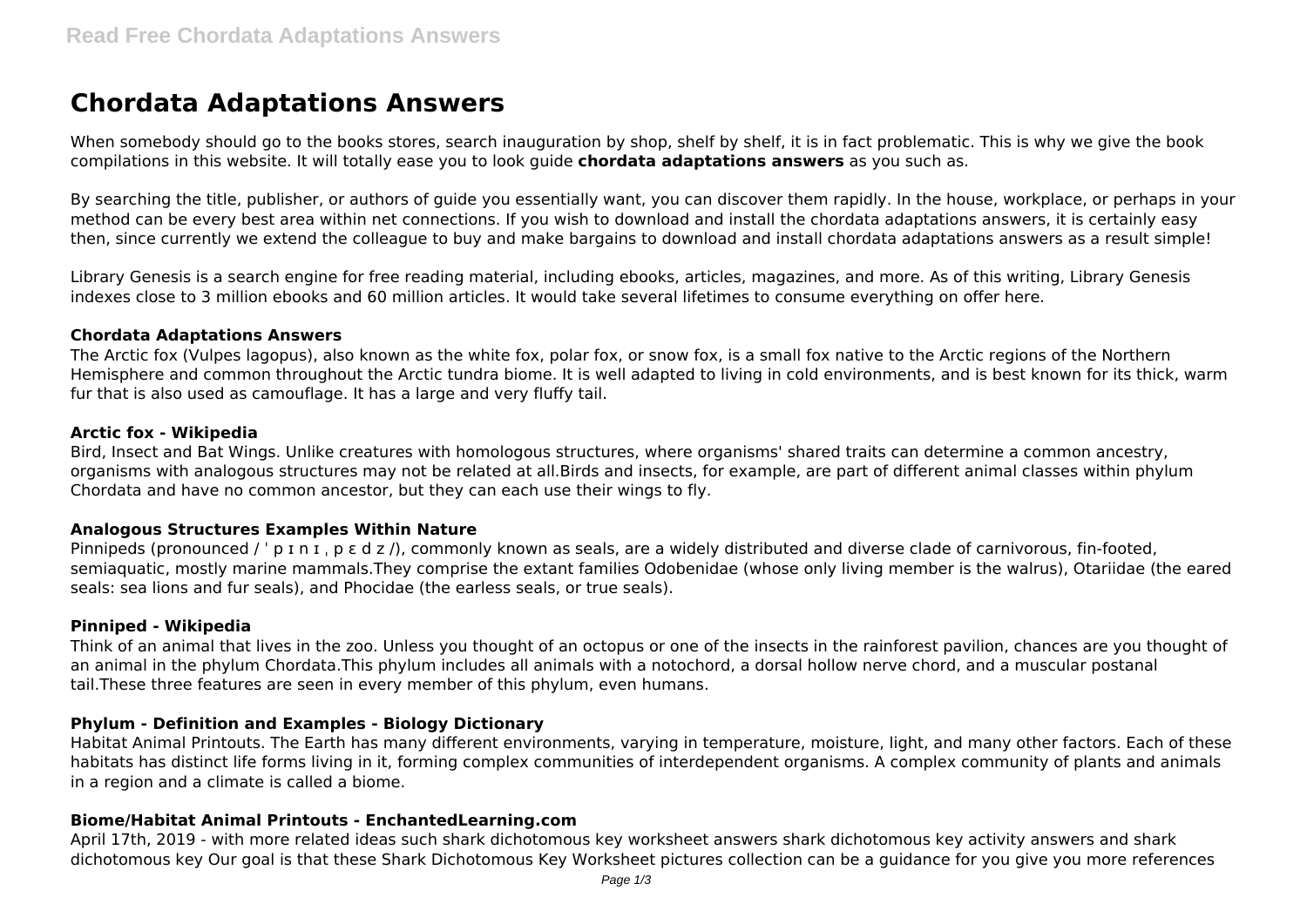and of course help you get what you Feb 09, 2021 · Fish are likely ...

# **1. Marine habitat; 1 horizontal flagellum, 1 vertical ...**

Listed below are four adaptations of terrestrial vertebrates. Which is a characteristic only of truly terrestrial animals with no need to return to water at any stage of the life cycle? Hints amniotic eggs tetrapod locomotion lungs hearts with more than two chambers All of these are essential for a completely terrestrial existence.

# **Ch. 33 and 34 mastering biology Flashcards | Quizlet**

Worksheets are Fish dichotomous key activity answers, The rock key, Kitchen utensils small equipment identification, Mitosis and diagram identification answer, Fish id key, Goat breed identification, Hand tool identification workName That Fish Key To Using dichotomous keys, and creating individual dichotomous keys, are learning standards in ...

## **cnon.sierbestratingreuvers.nl**

Symbiotic relationships are interactions between species that are key to many animals' survival. Explore the four main types of symbiotic relationships: mutualism, commensalism, parasitism, and ...

## **Symbiotic Relationship: Definition & Examples - Study.com**

Relate to the adaptations of xerophytes to their habitats ... chordata . Phylum Arthropoda ... Biology Form Three-questions and Answers Biology Form Two Diagrams Biology Form Two Notes Pdf Biology Form Two Questions and Answers Biology Form Two Questions and Answers Pdf Biology Form2 Biology Form2 Textbook Biology Grade 10 Exam Papers Biology ...

# **Biology Notes Form 3 PDF | Biology Form 3 Questions and ...**

eukarya - animalia - chordata - mammalia - primates - hominidae. ... - fossils - behaviors - molecular sequences - physiological adaptations. select all the lines of evidence used by biologists to construct phylogenetic trees. cladistics is a phylogenetic system that defines groups by distinguishing between ancestral and derived characters ...

## **BIOL 1409 Chapter 14 Flashcards | Quizlet**

What is a Symbiotic Relationship? A symbiotic relationship is a long-term interaction between members of different species that often benefits one or both organisms. The symbiotic relationship ...

# **Symbiotic Relationship Examples & Types | What is a ...**

Most animals living on earth are hunted by predators. That's why most species have evolved one or more defense mechanisms, which help to protect them from dangerous animals. These defense mechanisms differ from one animal to the next, and many of them are very interesting. We will talk about some of the most fascinating defenses [...]

## **Nine Awesome Defenses Animals Use to Avoid Predators ...**

Phylum Chordata - Class Reptilia, Aves, and Mammalia Stacy Baker. B1 and b2 revision ... 2013 adaptations in animals p6 f. sci elearning day 1 Andi Mohamad ... INQUIRY • Involves asking questions about nature and then using observations or experiments to find possible answers to those questions By fitting a radio transmitter onto an Atlantic ...